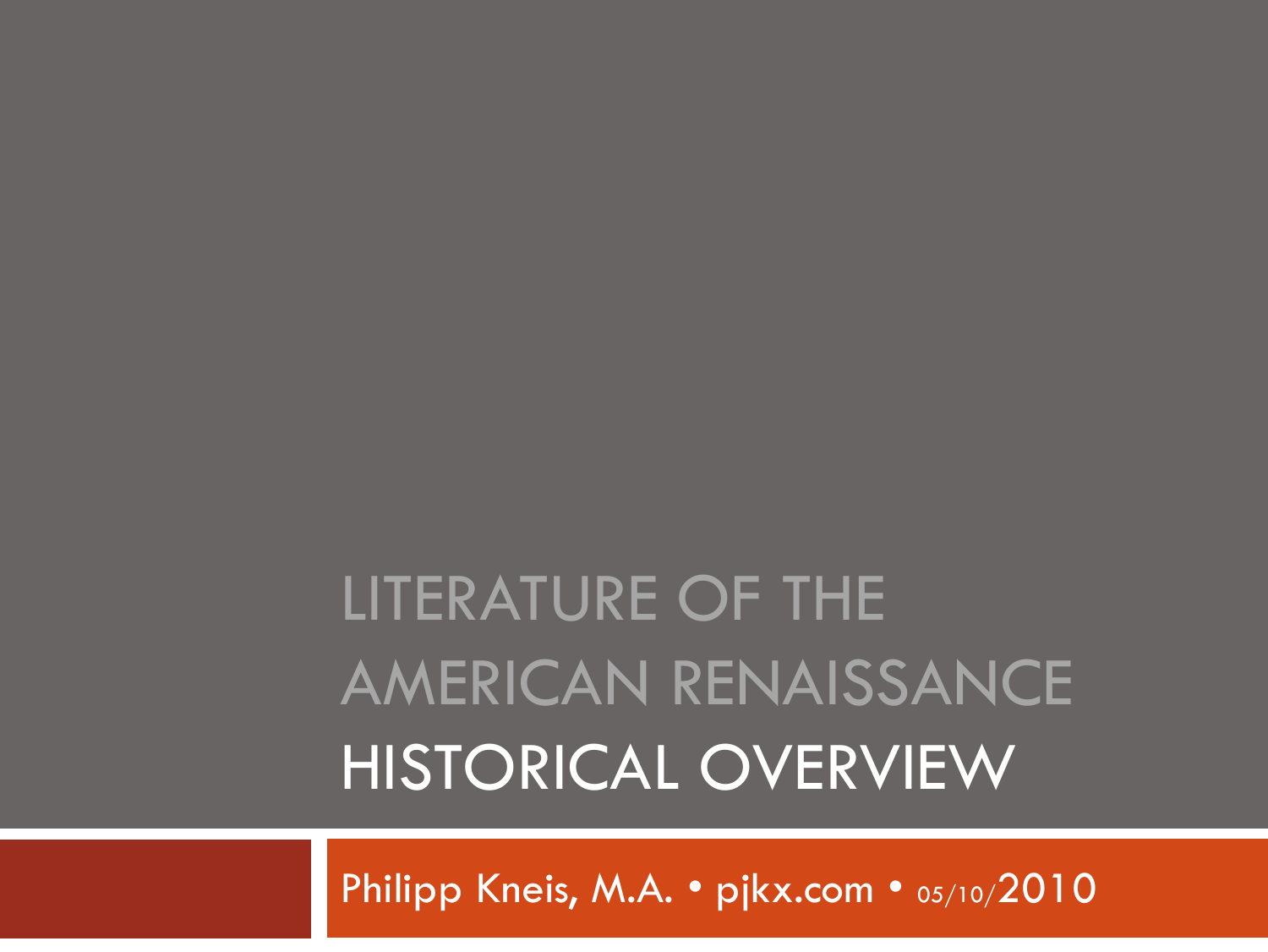#### **Overview**

- 1. Historical Overview
- 2. Main Figures
- 3. Themes, Movements and Connections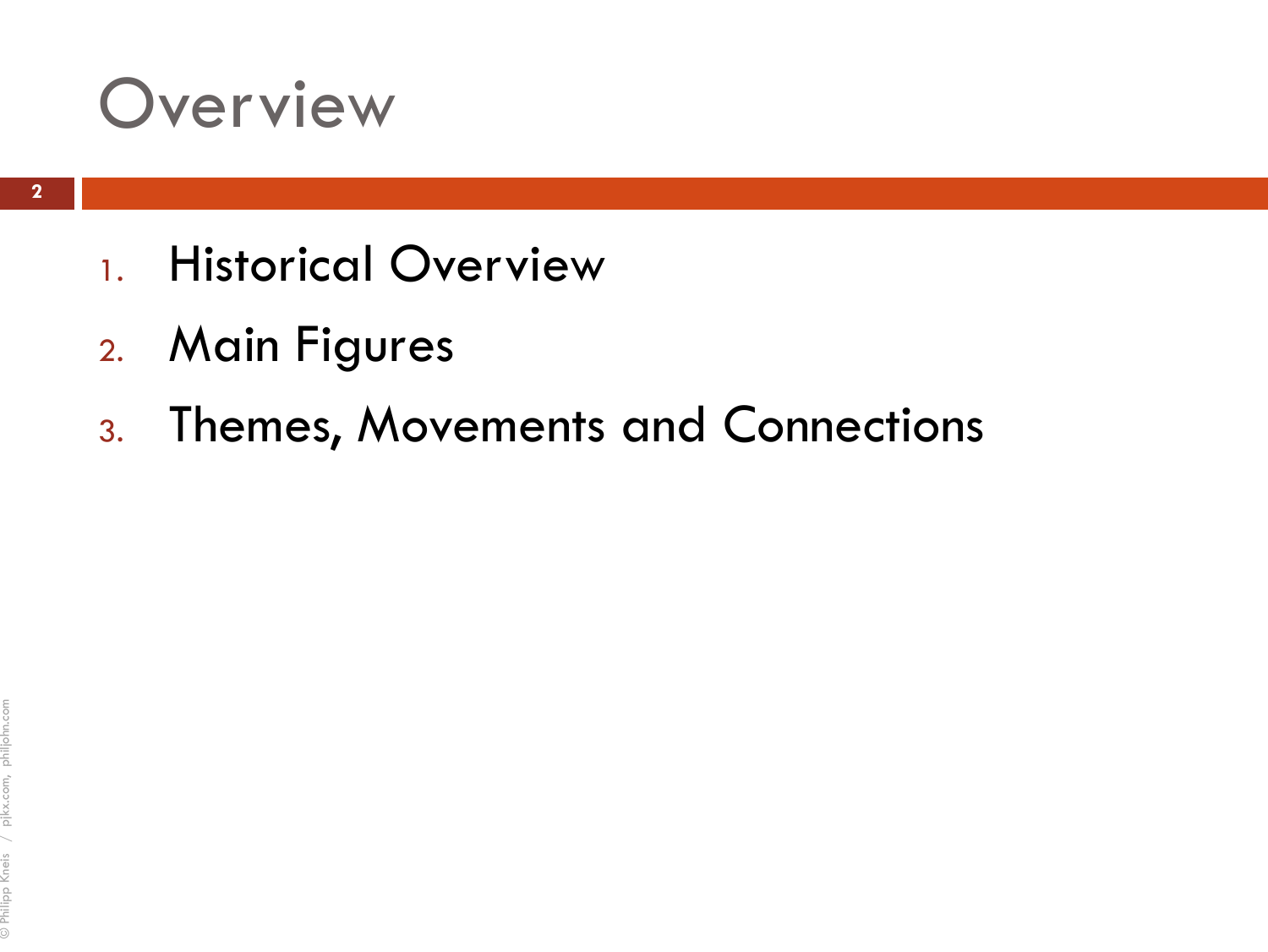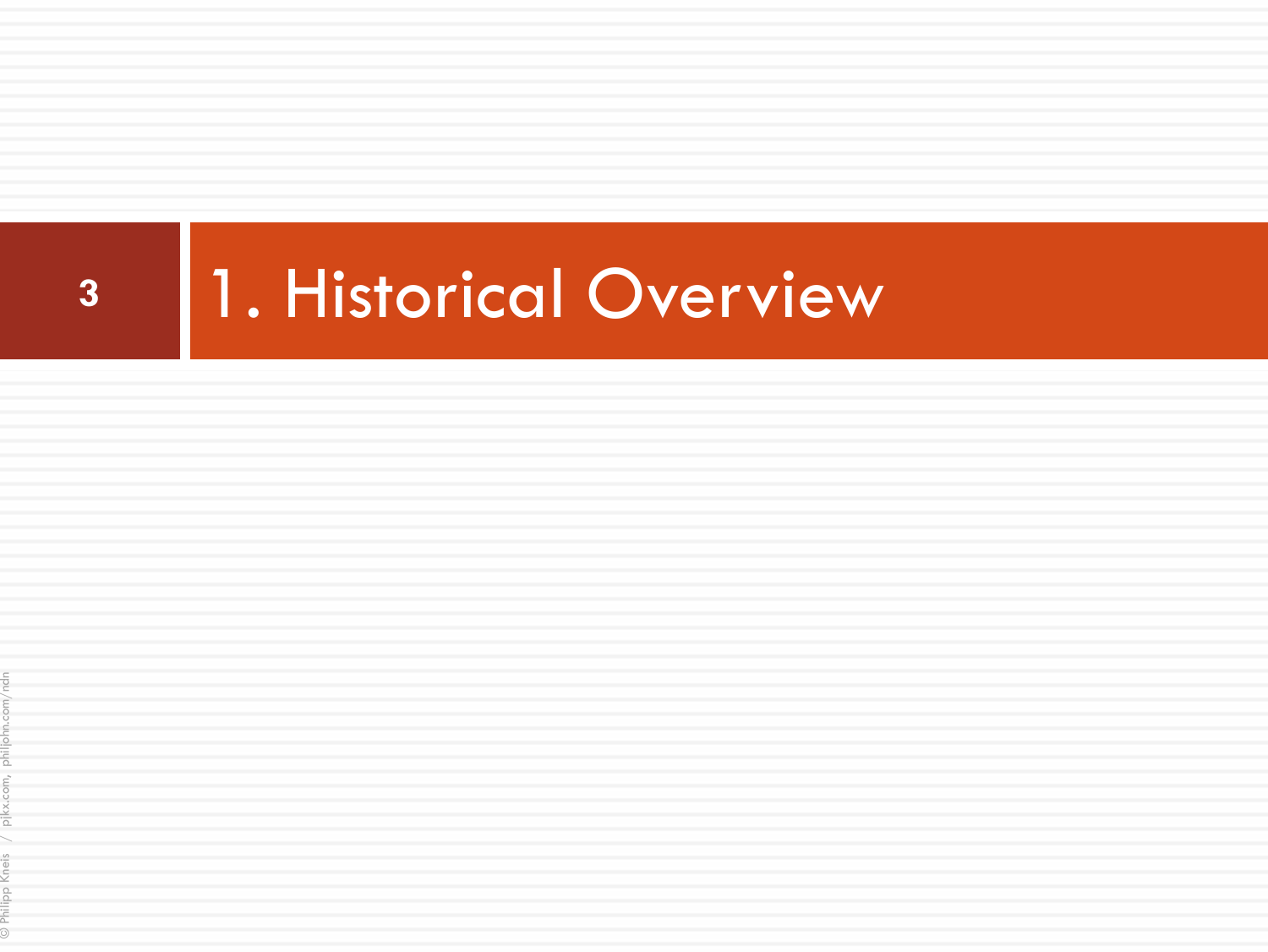#### **TERRITORIAL GROWTH**

#### **COLONIAL PERIOD: 1775**



**Original Thirteen Colonies** 

Other British territories

#### UNITED STATES: 1790-1920



1803 Dates of territorial acquisitions 1805 Dates of initial territorial organization (1809) Dates of latest change within given time period 1812 Dates of admission to the Union

#### Map scale 1:34,000,000

1<br>Com, p<br>rev Compiled by H. George Stoll, Hammond Incorporated, 1967; rev. by U.S. Geological Survey, 1970

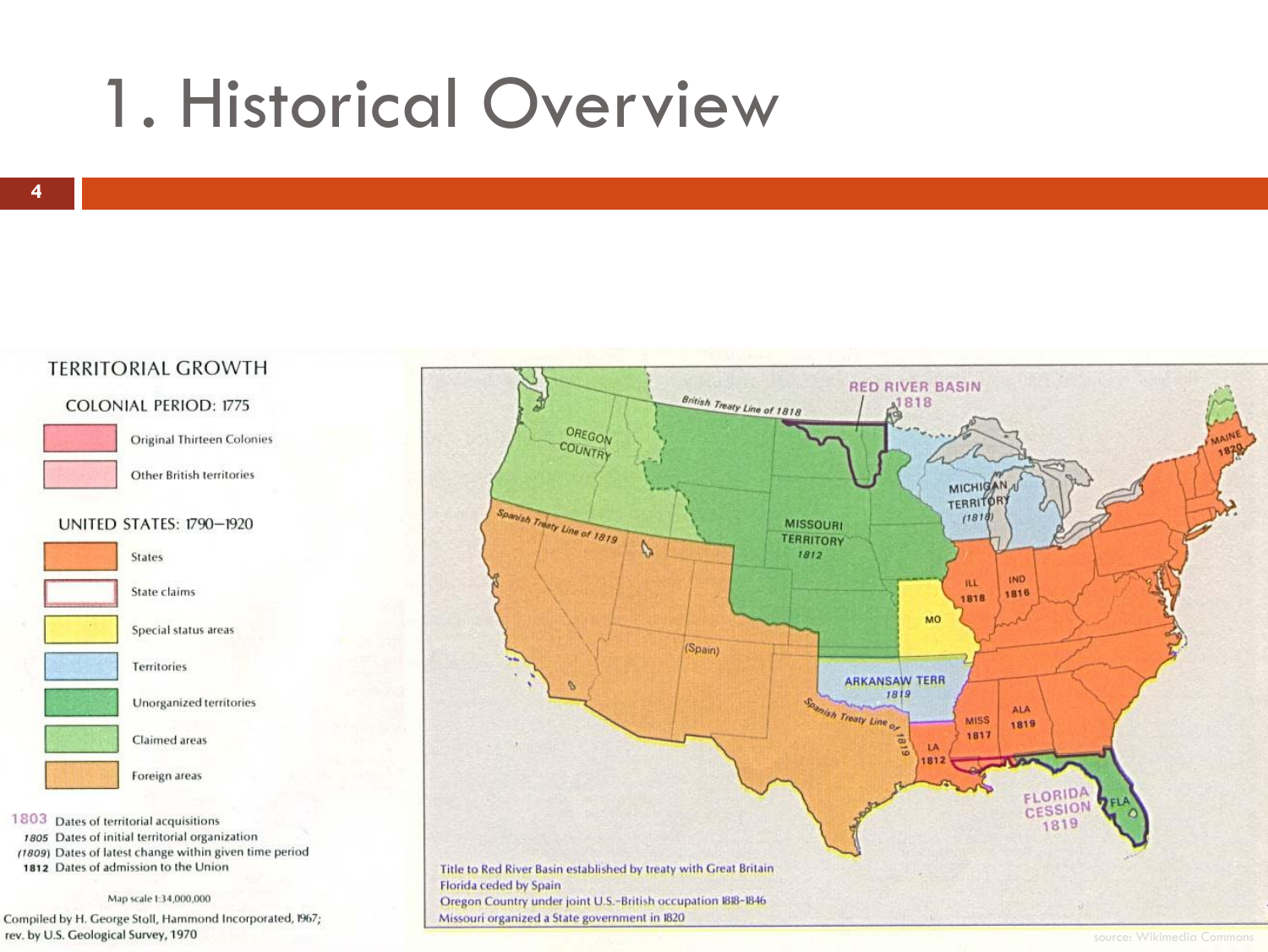|                    | <b>Events USA</b>           |                                | Arts and Literature               |
|--------------------|-----------------------------|--------------------------------|-----------------------------------|
| Year               |                             | <b>Events Europe</b>           |                                   |
| 1770 s             |                             | <b>Watts: Steam Engine</b>     |                                   |
| 1776               | Declaration of Independence |                                |                                   |
| 1803               | Louisiana Purchase          |                                |                                   |
| 1804               |                             | World's First Railway in Wales |                                   |
| 1807               |                             |                                | Hegel, Phenomenology of Mind      |
| 1808               |                             |                                | Goethe, Faust I                   |
| 1812               | <b>War of 1812</b>          |                                |                                   |
| $1813 -$           | 1814 Creek War              |                                |                                   |
| 1813               |                             |                                | Austen, Pride and Prejudice       |
| 1815               |                             | Congress of Vienna             |                                   |
| 1815               | 2nd Barbary War             |                                |                                   |
| 1818               | First Seminole War          |                                |                                   |
| 1819               |                             |                                | Irving, Rip van Winkle            |
| 1820               | Missouri Compromise         |                                |                                   |
| 1826               |                             |                                | Cooper, The Last of the Mohicans  |
| 1830               | <b>Indian Removal Act</b>   |                                |                                   |
| ∄1831 -            | 1839 Trail of Tears         |                                |                                   |
| $\hat{=}$ 1832     |                             |                                | Goethe, Faust II                  |
| 1832               |                             |                                | Bryant, The Prairies              |
| $-1835$            |                             |                                | Hawthorne, "Young Goodman Brown"  |
| $\frac{2}{5}$ 1835 |                             |                                | Tocqueville, Democracy in America |
| hullbb             |                             |                                |                                   |
|                    |                             |                                |                                   |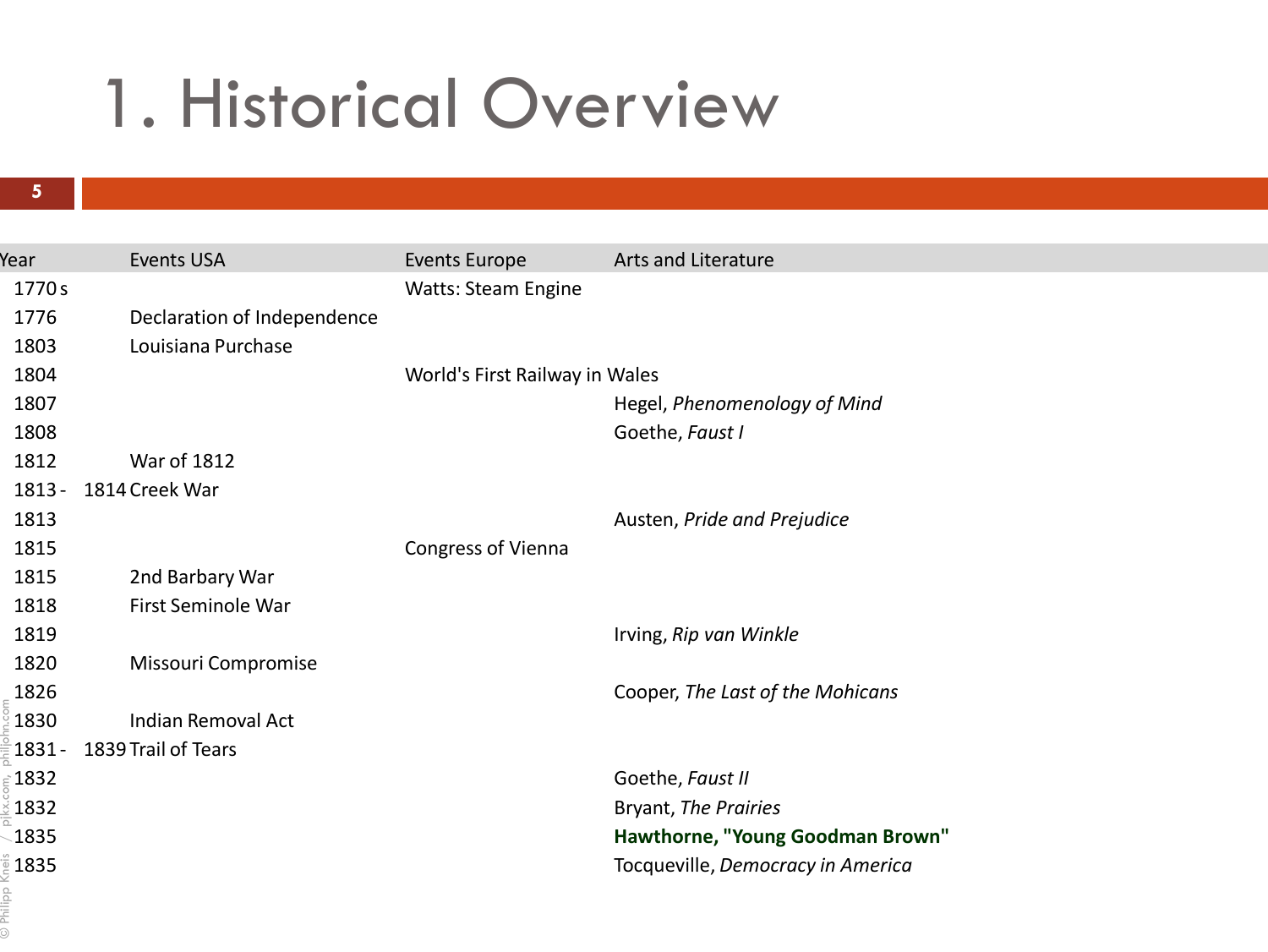#### - 1842 Second Seminole War **Emerson, "Nature" Emerson, "The American Scholar"** Morse: Telegraph patent - 1839 Dickens, *Oliver Twist* **Poe, "The Fall of the House of Usher"** - 1929 Magazine "The Dial" **Emerson, "Self-Reliance," "The Over-Soul" Poe, "The Murders in the Rue Morgue"** - 1869Oregon Trail Wagner, *The Flying Dutchman* Dickens, *A Christmas Carol* **Emerson, "The Poet," "Experience" Poe, "The Raven"**

 **Fuller,** *The Great Lawsuit***, or,** *Woman in the Nineteenth Century* **Douglass,** *Narrative of the Life of Frederick Douglass, an American Slave* Texas Annexation - 1848US-Mexican War

OR Territory established

© Philipp Kneis / pjkx.com, philjohn.com

California Gold Rush

Revolutions in Europe

 **Thoreau,** *A Week on the Concord and Merrimack Rivers* **Thoreau,** *Resistance to Civil Government, or Civil Disobedience*

**Hawthorne,** *The Scarlett Letter*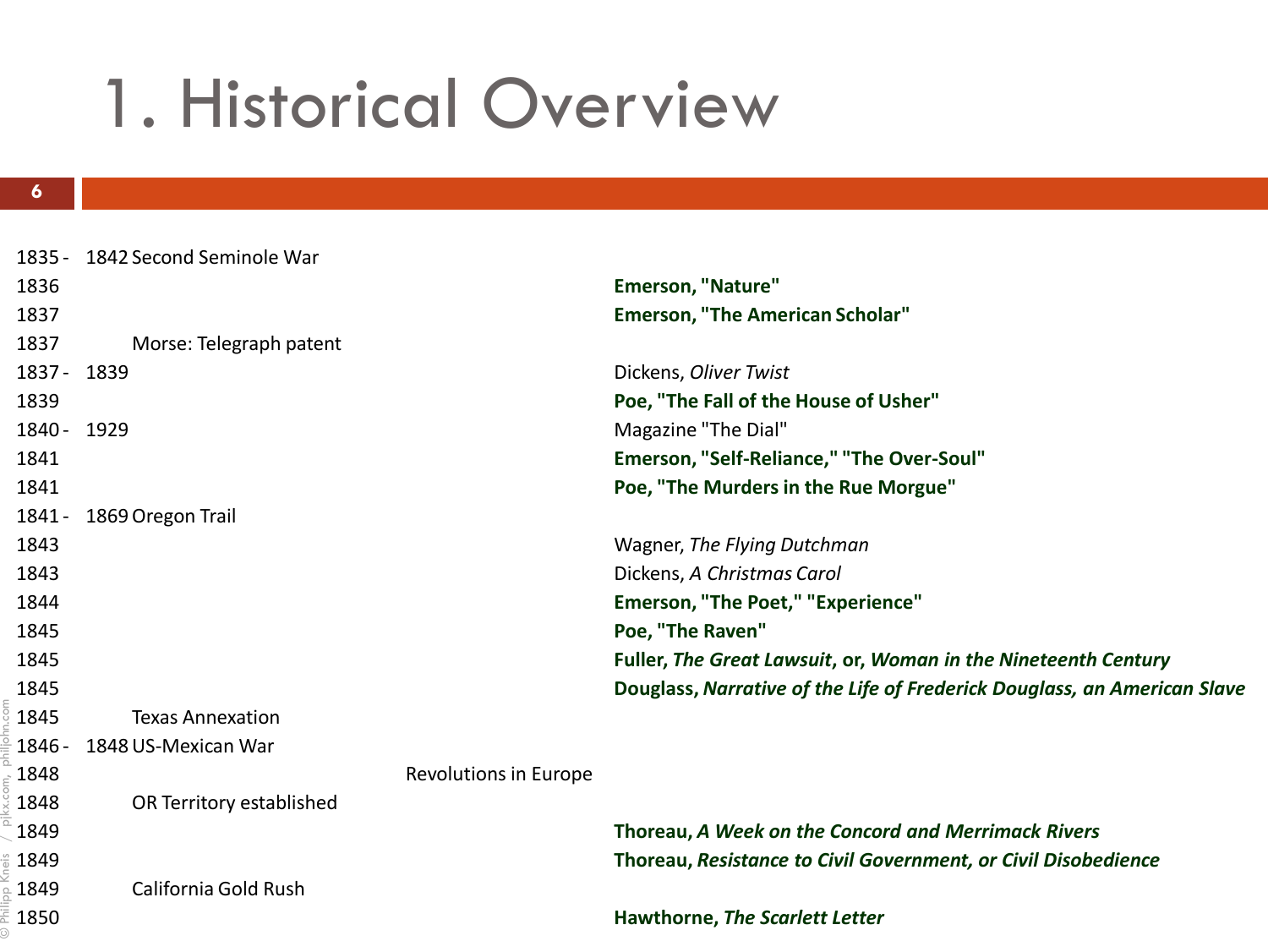| 1850                                                                                                                                                                                                                                                                         | Compromise of 1850               |                                                 |
|------------------------------------------------------------------------------------------------------------------------------------------------------------------------------------------------------------------------------------------------------------------------------|----------------------------------|-------------------------------------------------|
| 1851                                                                                                                                                                                                                                                                         |                                  | <b>Melville, Moby-Dick</b>                      |
| 1851                                                                                                                                                                                                                                                                         |                                  | Hawthorne, The House of the Seven Gables        |
| 1852                                                                                                                                                                                                                                                                         |                                  | <b>Stowe, Uncle Tom's Cabin</b>                 |
| $1853 -$                                                                                                                                                                                                                                                                     | Crimean War<br>1856              |                                                 |
| 1854                                                                                                                                                                                                                                                                         |                                  | Thoreau, Walden; or, Life in the Woods          |
| 1854                                                                                                                                                                                                                                                                         | Kansas-Nebraska-Act              |                                                 |
| 1854                                                                                                                                                                                                                                                                         | KS, NE, NM Territory established |                                                 |
| 1855                                                                                                                                                                                                                                                                         |                                  | <b>Whitman, Leaves of Grass</b>                 |
| 1855                                                                                                                                                                                                                                                                         |                                  | Longfellow, The Song of Hiawatha                |
| 1857                                                                                                                                                                                                                                                                         |                                  | <b>Melville, The Confidence-Man</b>             |
| 1857                                                                                                                                                                                                                                                                         | Dred Scott Case                  |                                                 |
| 1859                                                                                                                                                                                                                                                                         |                                  | Darwin, On the Origin of the Species            |
| 1859                                                                                                                                                                                                                                                                         |                                  | Dickens, A Tale of Two Cities                   |
| 1860                                                                                                                                                                                                                                                                         | Abraham Lincoln elected          |                                                 |
| $\frac{3}{2}$ 1861                                                                                                                                                                                                                                                           |                                  | Jacobs, Incidents in the Life of a Slave Girl   |
| 1861 -                                                                                                                                                                                                                                                                       | 1865 American Civil War          |                                                 |
| $\epsilon$ 1861 -                                                                                                                                                                                                                                                            | 1865                             | Dickinson, various poems, most productive phase |
| ∛ 1862                                                                                                                                                                                                                                                                       | Dakota War                       |                                                 |
| 1864                                                                                                                                                                                                                                                                         | <b>Sand Creek Massacre</b>       |                                                 |
|                                                                                                                                                                                                                                                                              | Lincoln assassinated             |                                                 |
| $\frac{1}{2}$ $\frac{1865}{2}$ $\frac{1}{2}$ $\frac{1}{2}$ $\frac{1}{2}$ $\frac{1}{2}$ $\frac{1}{2}$ $\frac{1}{2}$ $\frac{1}{2}$ $\frac{1}{2}$ $\frac{1}{2}$ $\frac{1}{2}$ $\frac{1}{2}$ $\frac{1}{2}$ $\frac{1}{2}$ $\frac{1}{2}$ $\frac{1}{2}$ $\frac{1}{2}$ $\frac{1}{2}$ |                                  |                                                 |
|                                                                                                                                                                                                                                                                              |                                  |                                                 |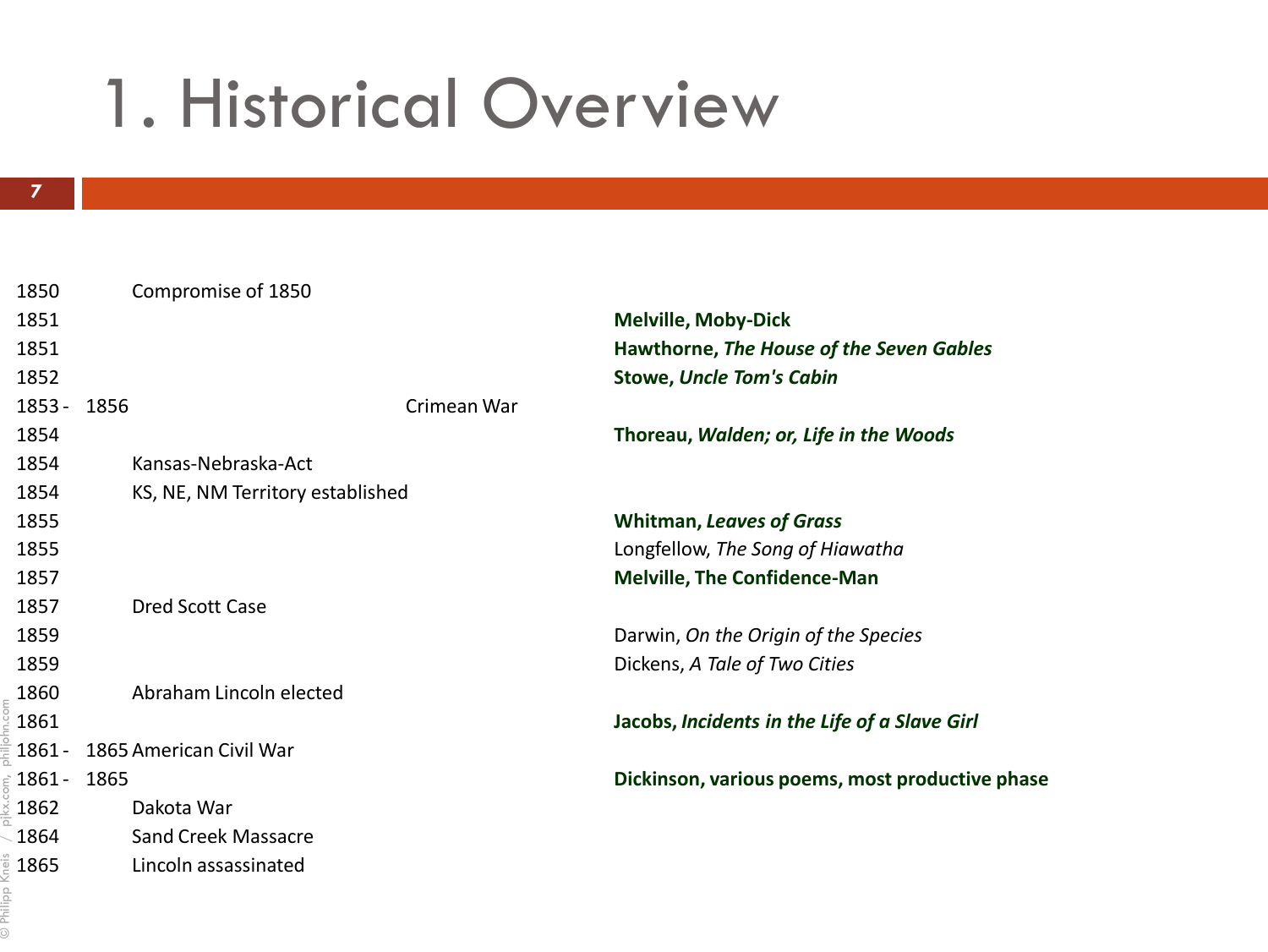| 1865 - 1869 |                                 | Tolstoy, War and Peace                                 |
|-------------|---------------------------------|--------------------------------------------------------|
|             | 1867 - 1877 Great Sioux War     |                                                        |
| 1867        |                                 | Marx, Das Kapital Vol I                                |
| 1867        |                                 | Twain, The Celebrated Jumping Frog of Calaveras County |
| 1868        |                                 | <b>Alcott, Little Women</b>                            |
| 1869        |                                 | Wagner, Das Rheingold                                  |
| 1869        | First Transcontinental Railroad |                                                        |
| 1869        |                                 | Twain, The Adventures of Mark Twain                    |
| 1873        |                                 | <b>Alcott, "Transcendental Wild Oats"</b>              |
| 1876        | Bell: telephone patent          |                                                        |
| 1877        |                                 | James, The American                                    |
| 1890        | <b>Wounded Knee Massacre</b>    |                                                        |
| 1892        |                                 | Doyle, The Adventures of Sherlock Holmes               |
|             |                                 |                                                        |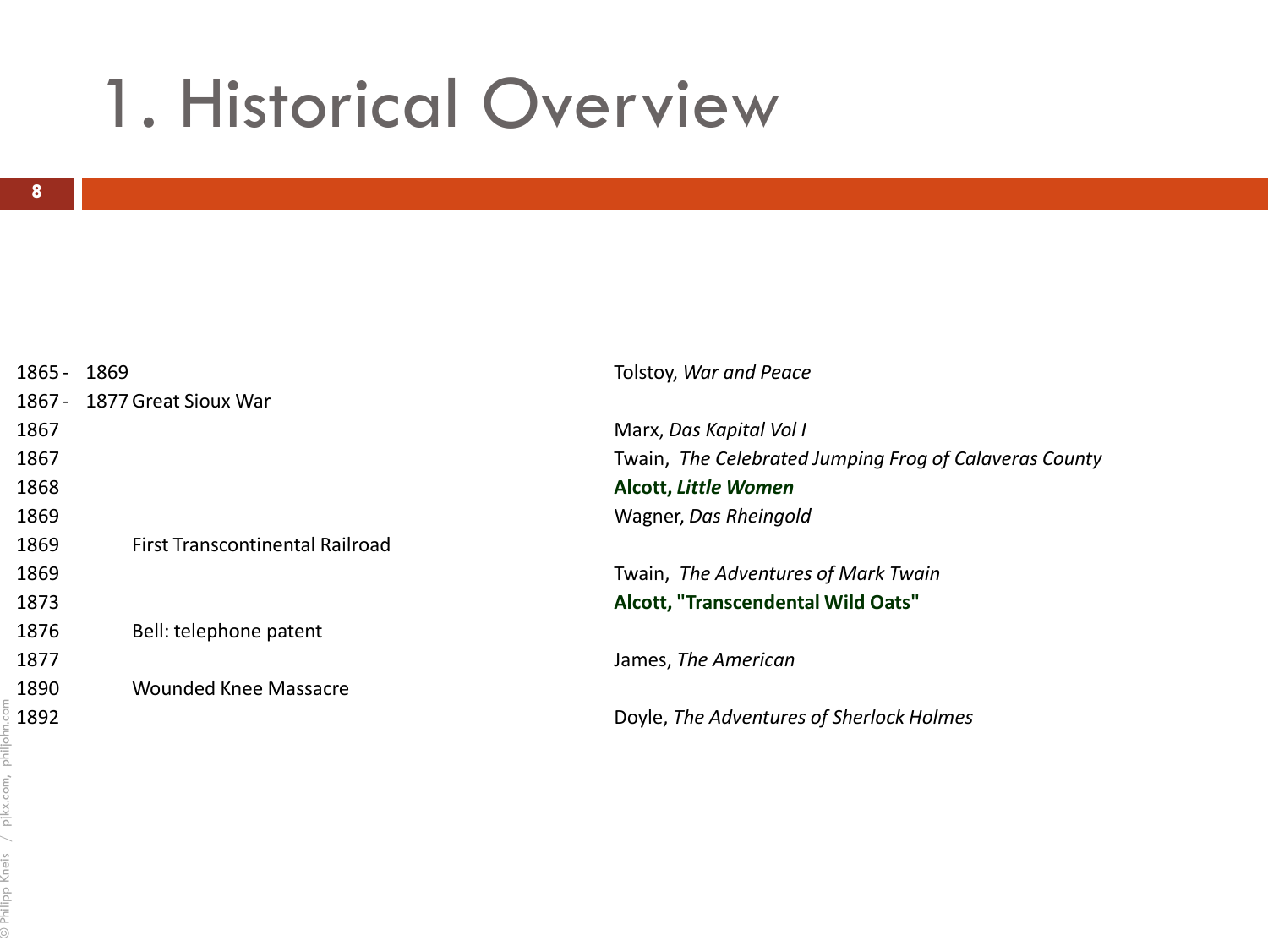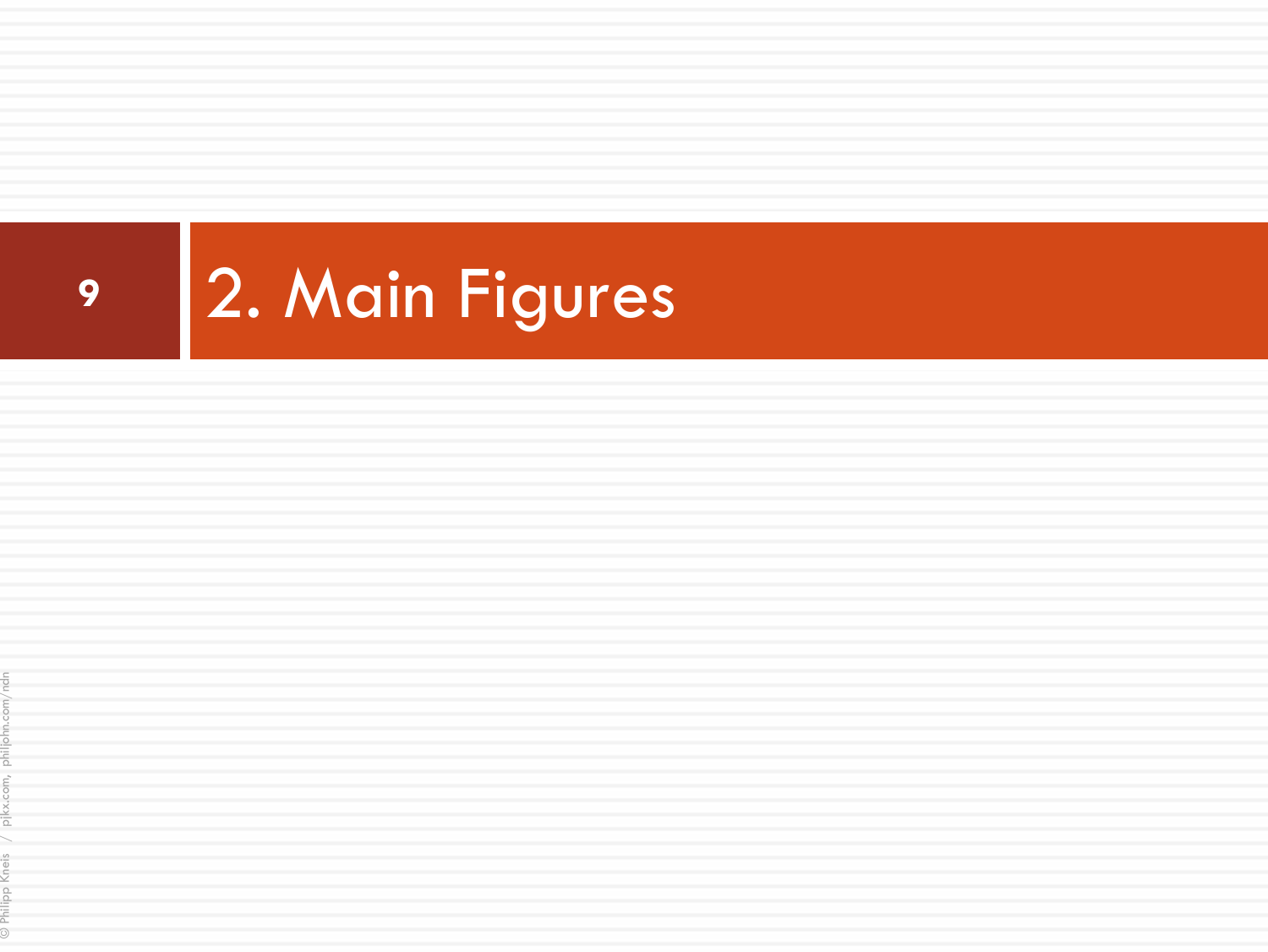#### □ F.O. Matthiessen:

*American Renaissance: Art and Expression in the Age of Emerson and Whitman* (1941)

**Exercise:** Thoreau, Melville, Whitman, Hawthorne

#### $\blacksquare$  canon-making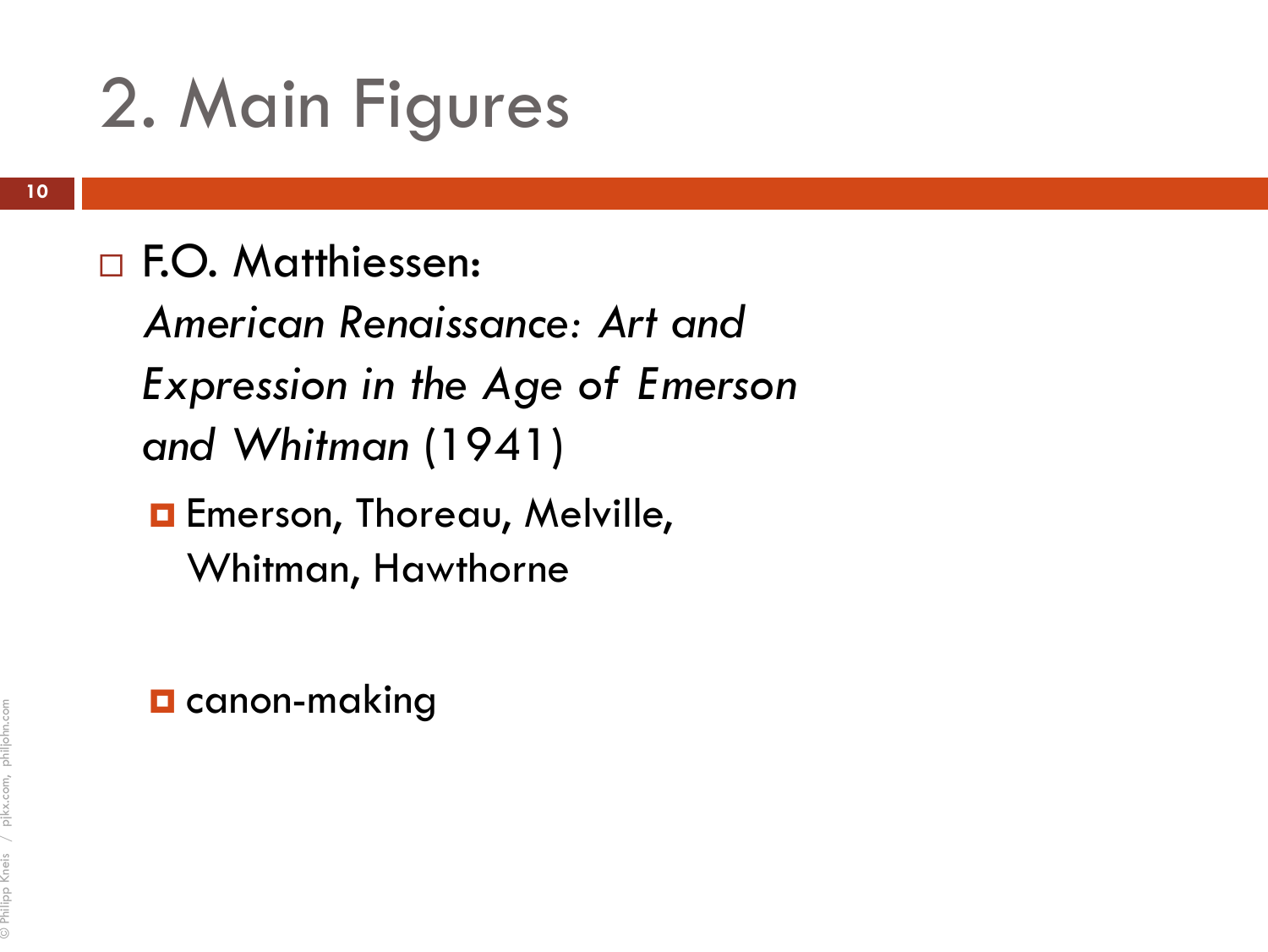- □ Ralph Waldo Emerson 1803-1882
- Unitarian Preacher
- □ Essayist and Poet
	- *Nature* (1836)
	- **D** "The American Scholar" (1837)
	- …
	- **a** articles for transcendentalist journal *The Dial* (est. 1840, ed M. Fuller)

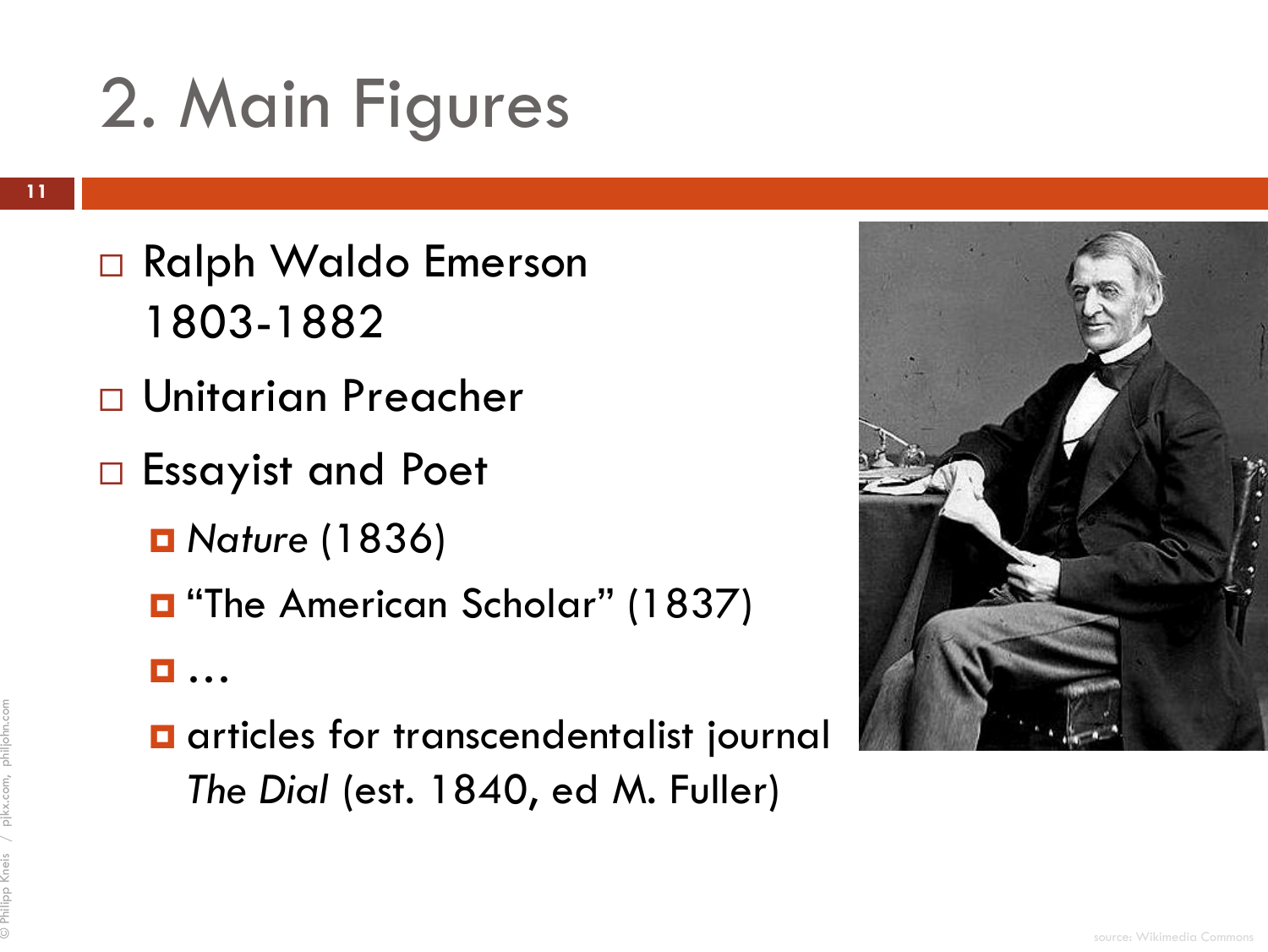- □ Henry David Thoreau 1817-1862
- □ Essayist, Poet, Naturalist
	- *A Week on the Concord and Merrimack Rivers* (1849)
	- *Walden, or Life in the Woods* (1854)
	- "Civil Disobedience" (1849)
	- …
	- wrote for *The Dial*

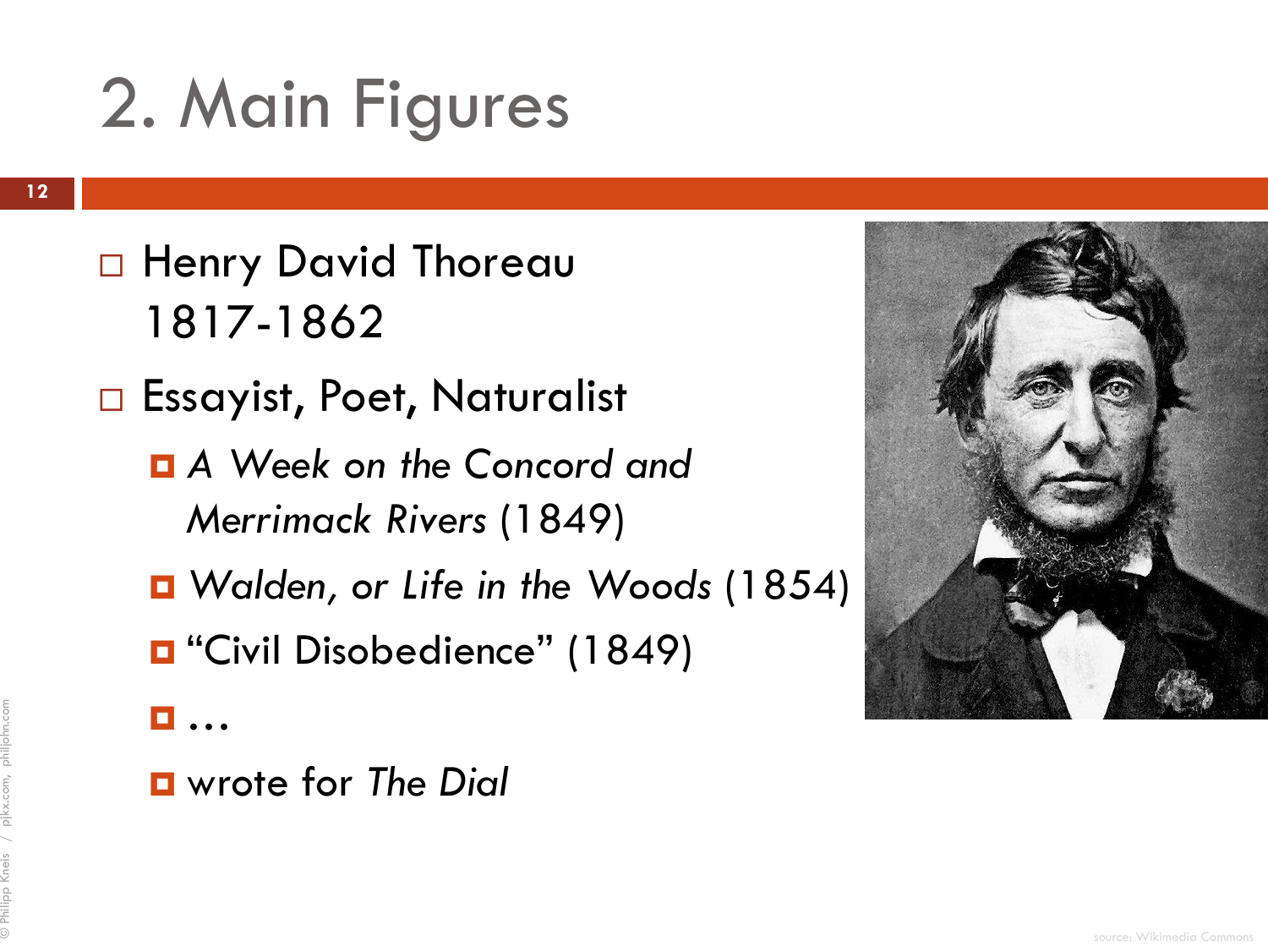- Hermann Melville 1819-1891
- □ Novelist
	- *Moby-Dick* (1851)
	- **D** "Bartleby, the Scrivener" (1856)
	- "Benito Cereno" (1856)
	- *The Confidence-Man* (1857)
	- **n**

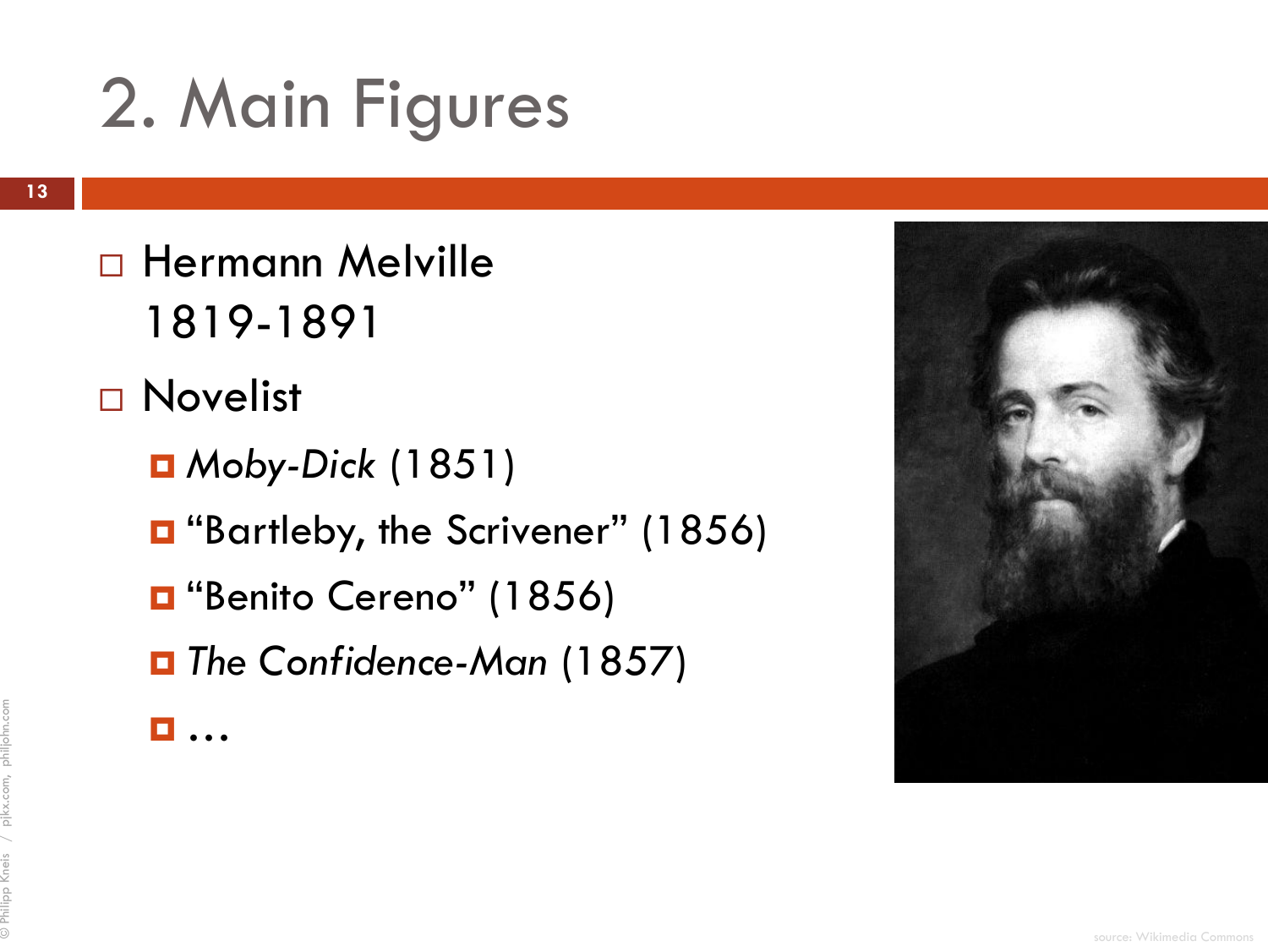© Philipp Kneis / pjkx.com, philjohn.com

- □ Walt Whitman 1819 -1892
- □ Poet
	- *Leaves of Grass* (1855) *Drum-Taps* (1865)
	- …

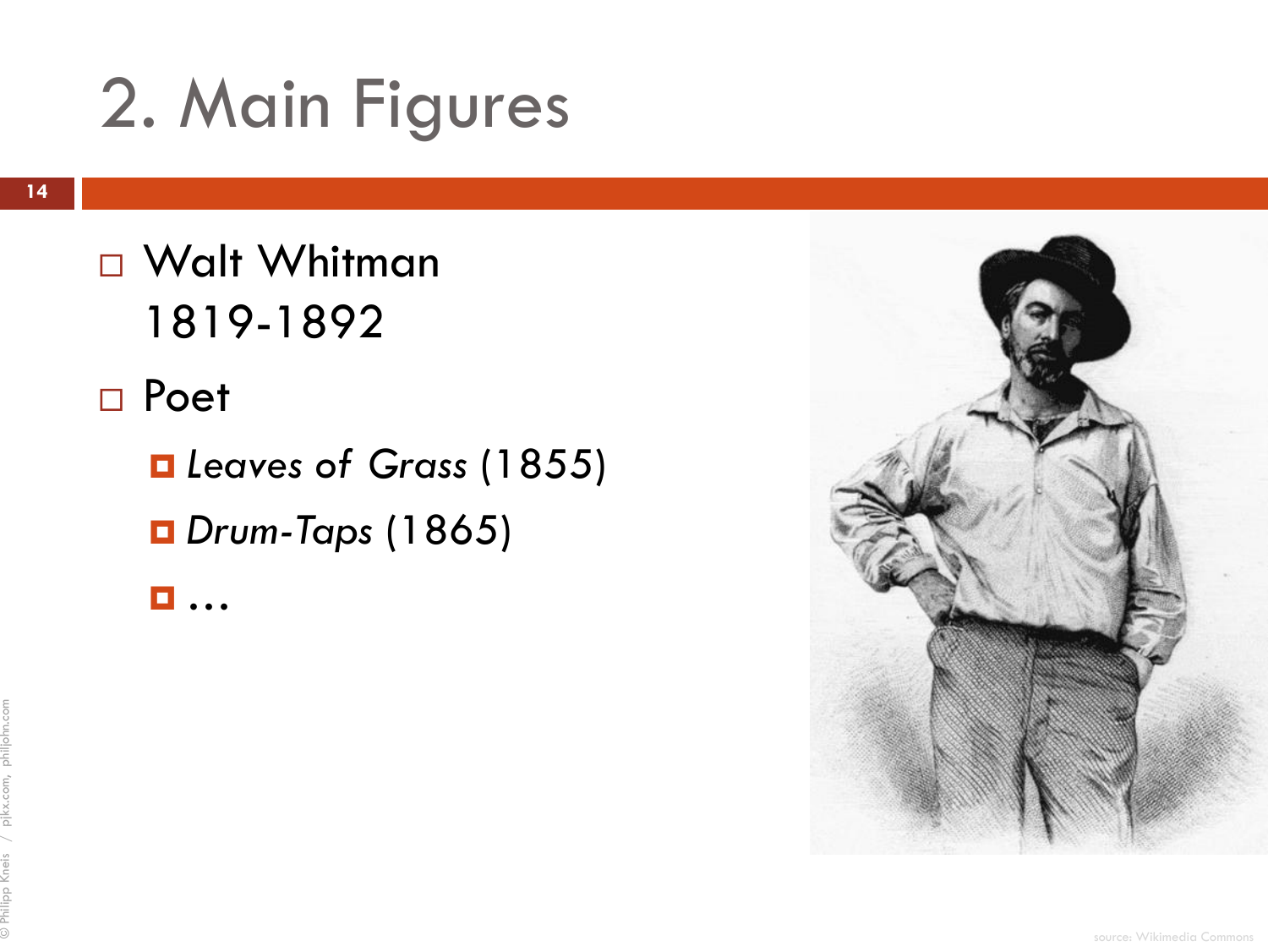- Nathaniel Hawthorne 1804-1864
- □ Writer
	- *The Scarlett Letter* (1850)
	- *The House of the Seven Gables*  (1851)
	- **D** "Young Goodman Brown" (1853)
	- …

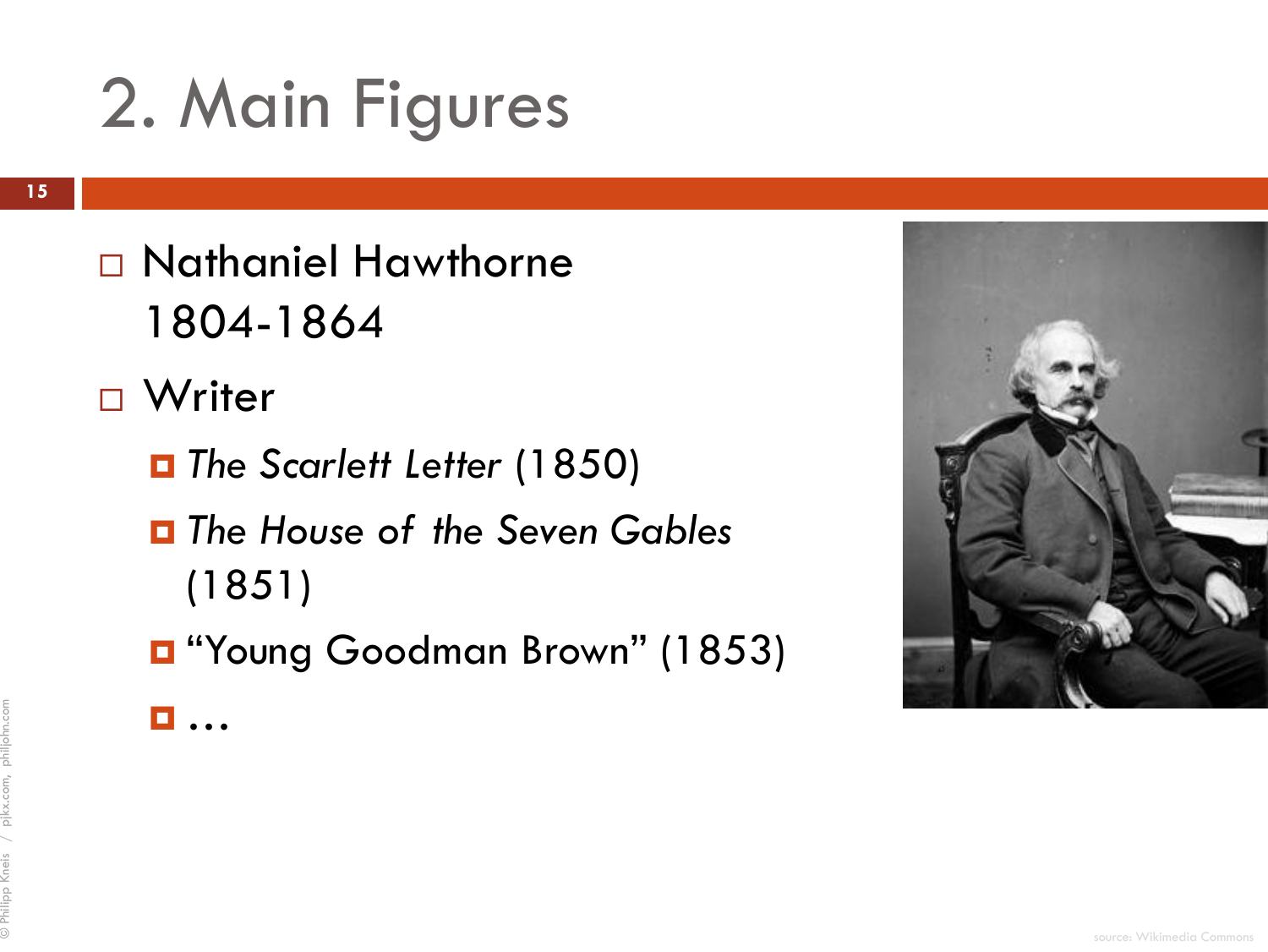- □ Edgar Allen Poe 1809-1849
- □ Poet/Writer
	- $\blacksquare$  "The Fall of the House of Usher" (1839)
	- The Tell-Tale Heart" (1843)
	- $\blacksquare$  "The Raven" (1845)
	- 口…

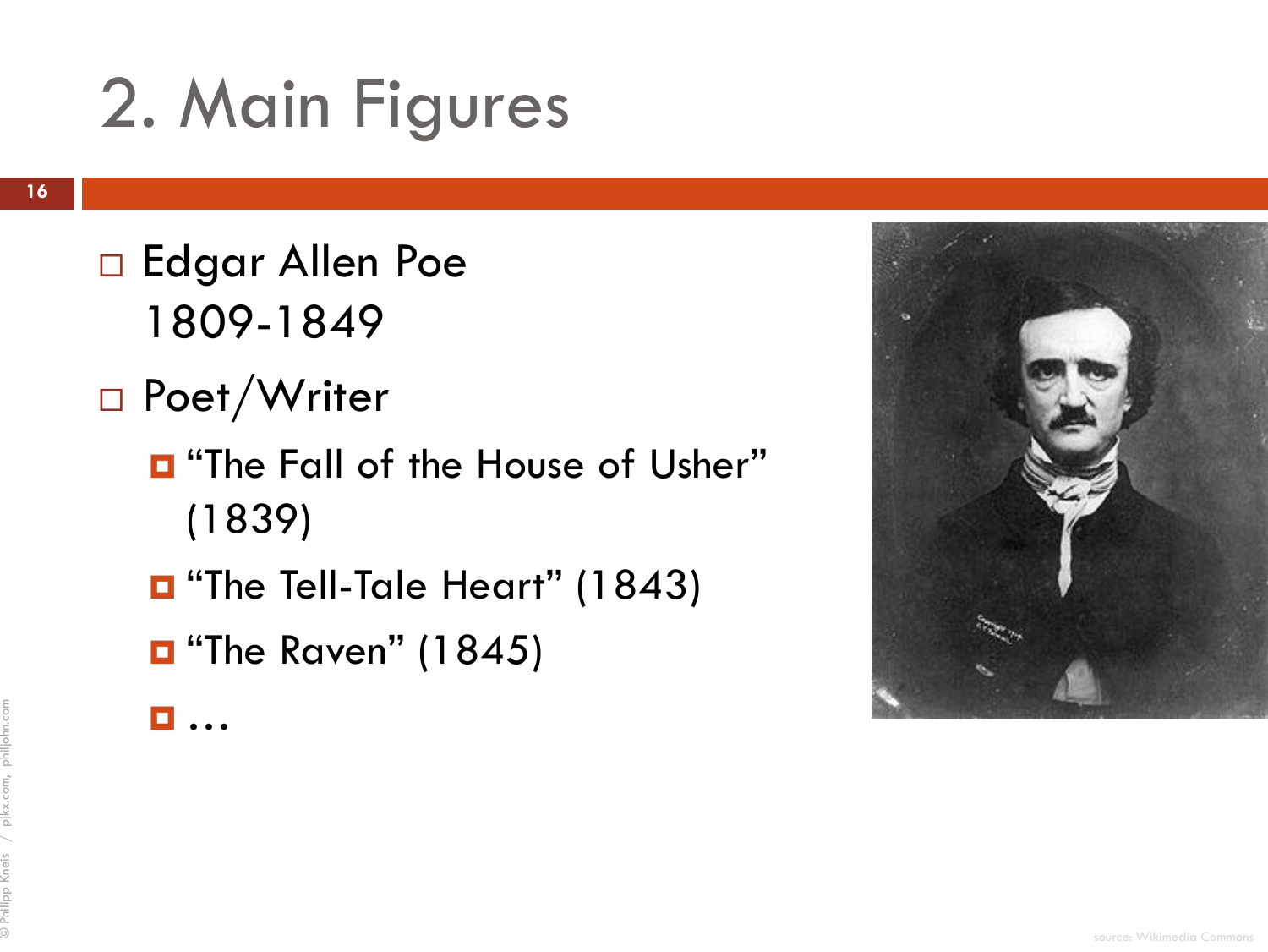**Emily Dickinson** (1830-1886) several poems

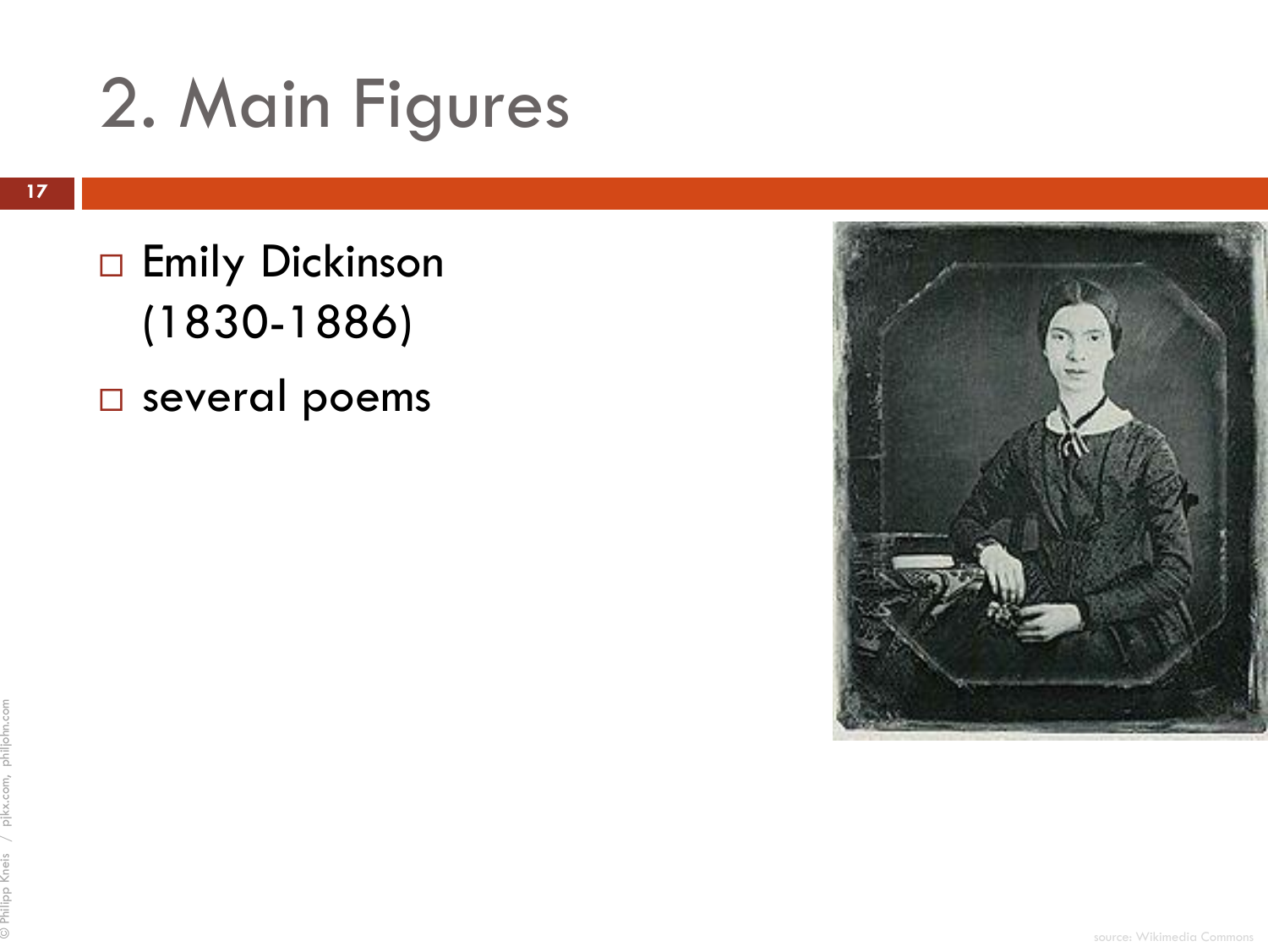- □ Stowe 1811-1896
- □ Novelist
	- *Uncle Tom's Cabin* (1852)
	- *Palmetto Leaves* (1873)
	- …
- □ "So you're the little lady who started this great war!"

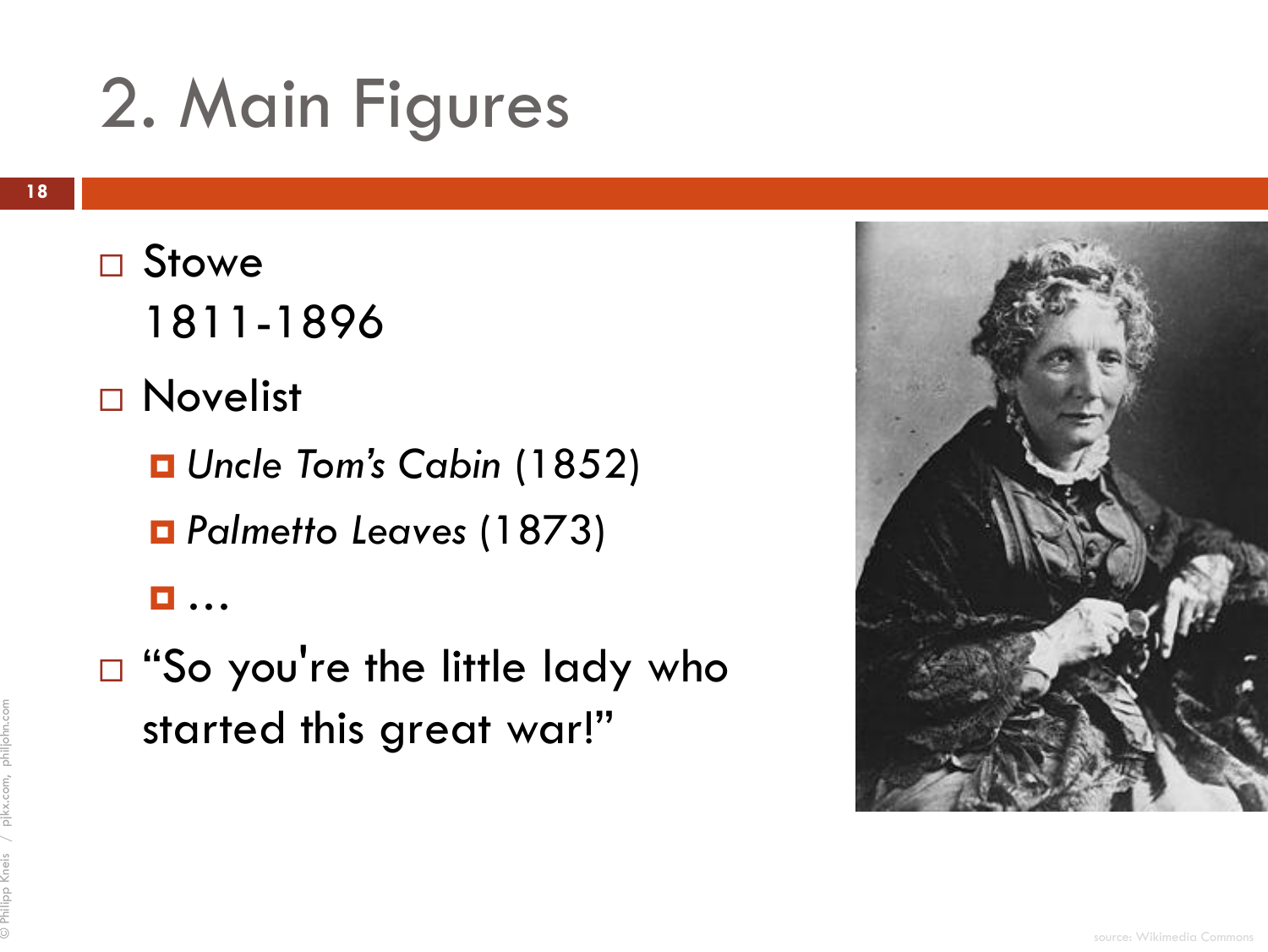- □ Frederick Douglass 1818-1895
- □ Politician, Writer

*…*

- *A Narrative of the Life of Frederick Douglass, an American Slave, Narrated by Himself* (1845)
- **D** "The Meaning of July Fourth for the Negro" (1852)



© Philipp Kneis / pjkx.com, philjohn.com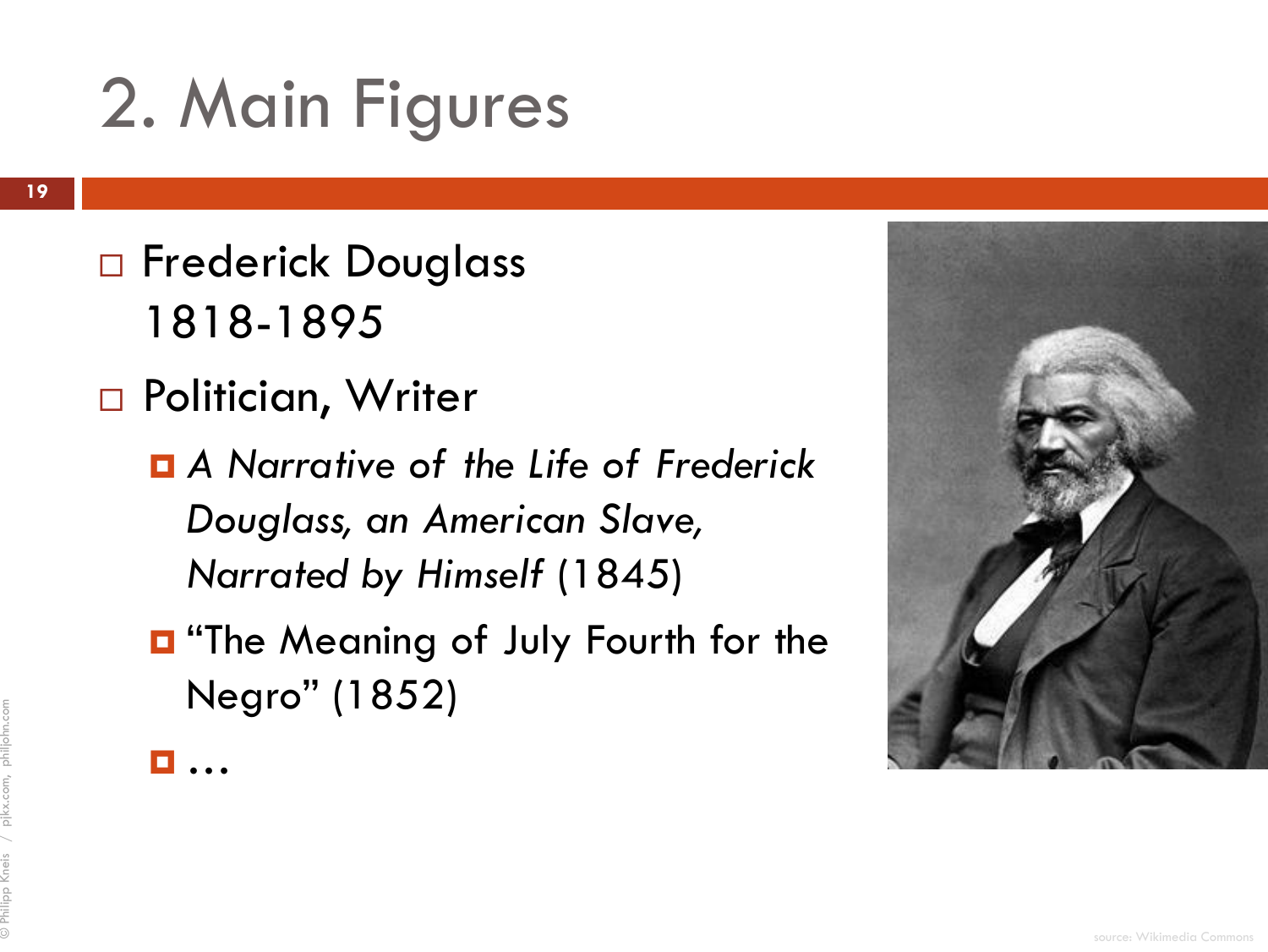- Harriet Jacobs 1813-1897
- □ Activist, Writer
	- *Incidents in the Life of a Slave Girl*  (1861)

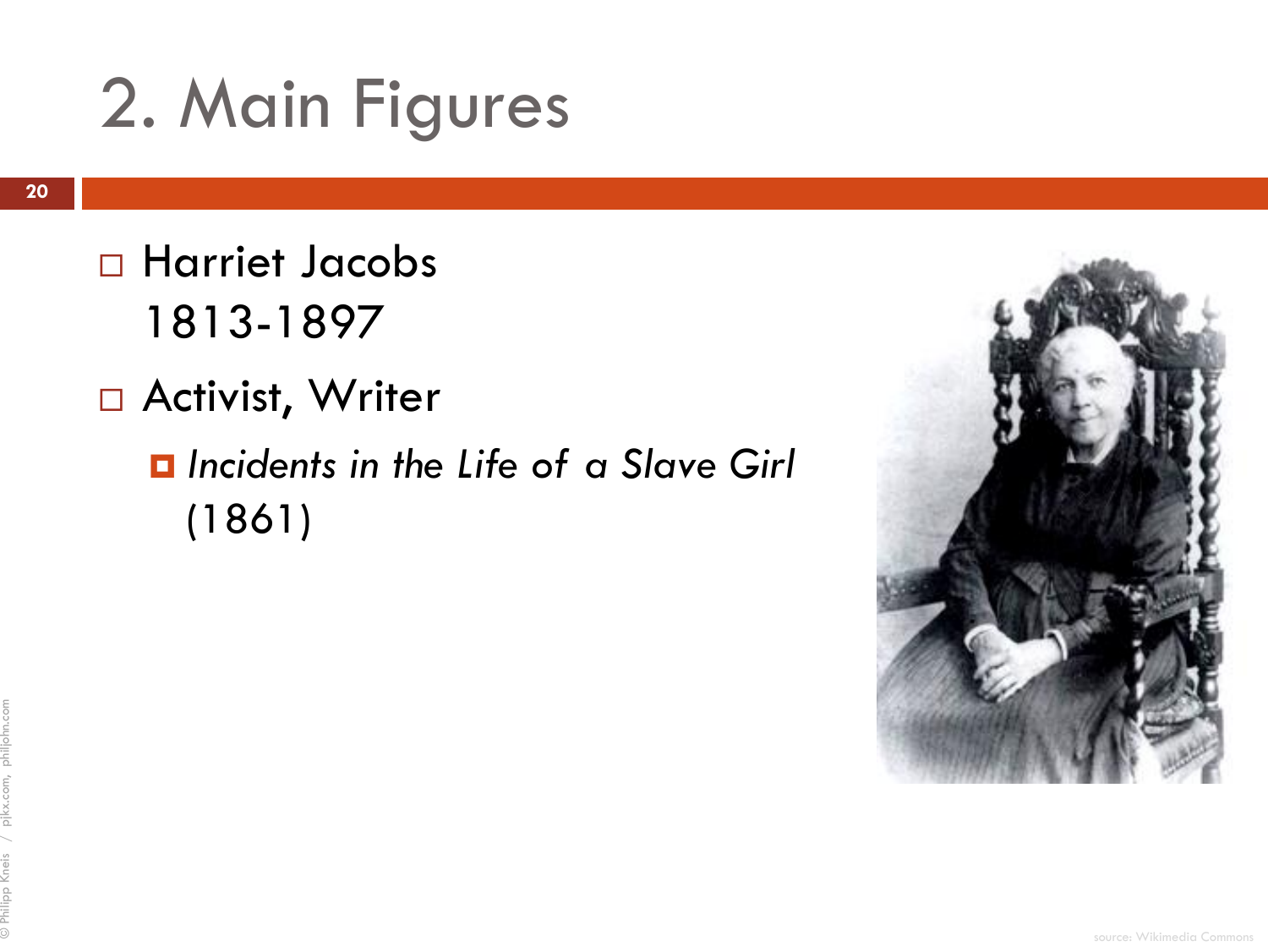- William Lloyd Garrison 1805-1879
- □ Activist, Journalist
	- *The Liberator* (1831-1866)

…

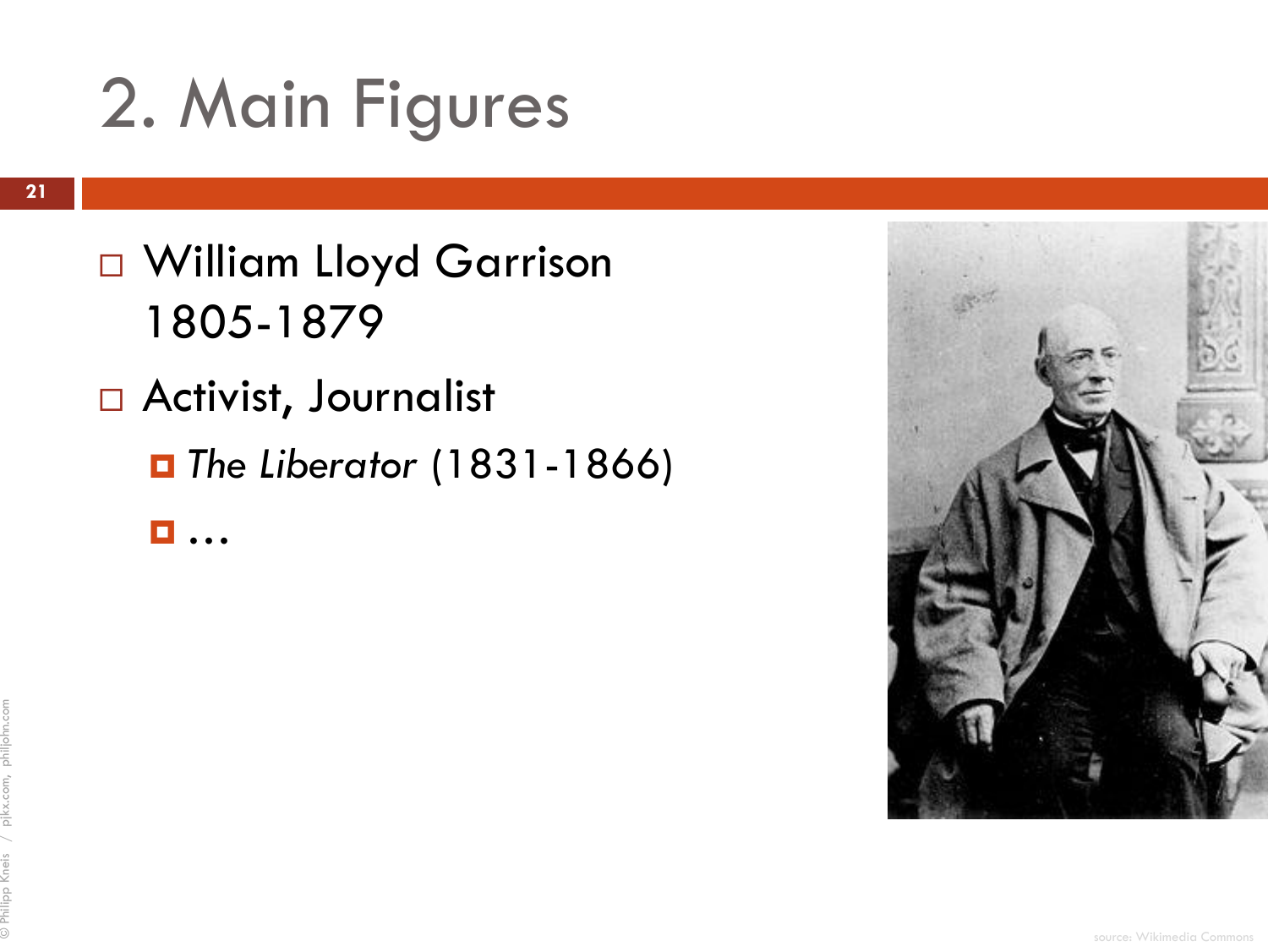- □ Margaret Fuller 1810-1850
- □ Activist, Writer
	- *Woman in the Nineteenth Century* (1845)
	- …
	- Editor, *The Dial* (1840-1844)

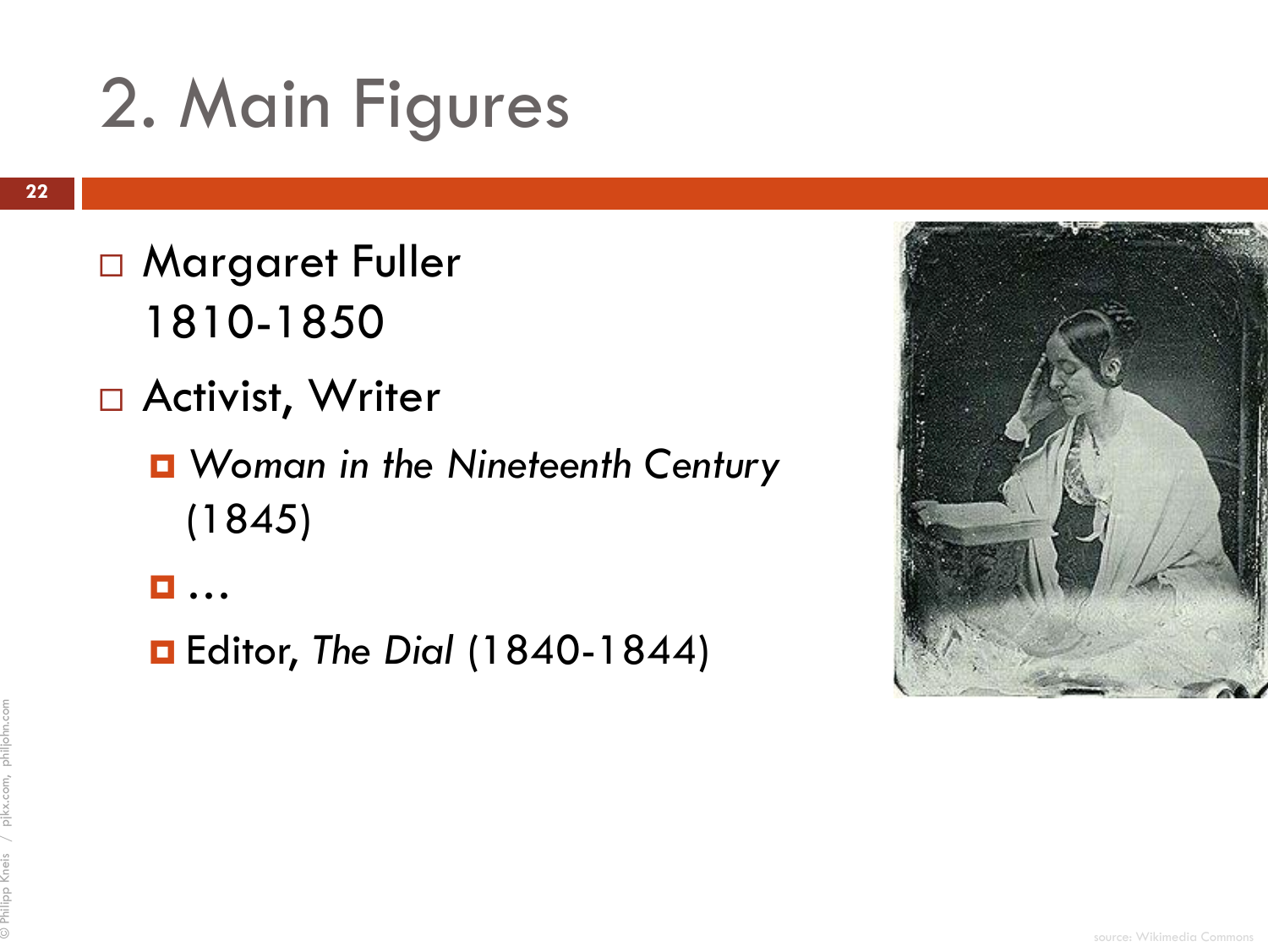- □ Louisa May Alcott 1832-1888
- □ Novelist
	- *Little Women* (1868)
	- **D** "Transcendental Wild Oats" (1873)
	- …

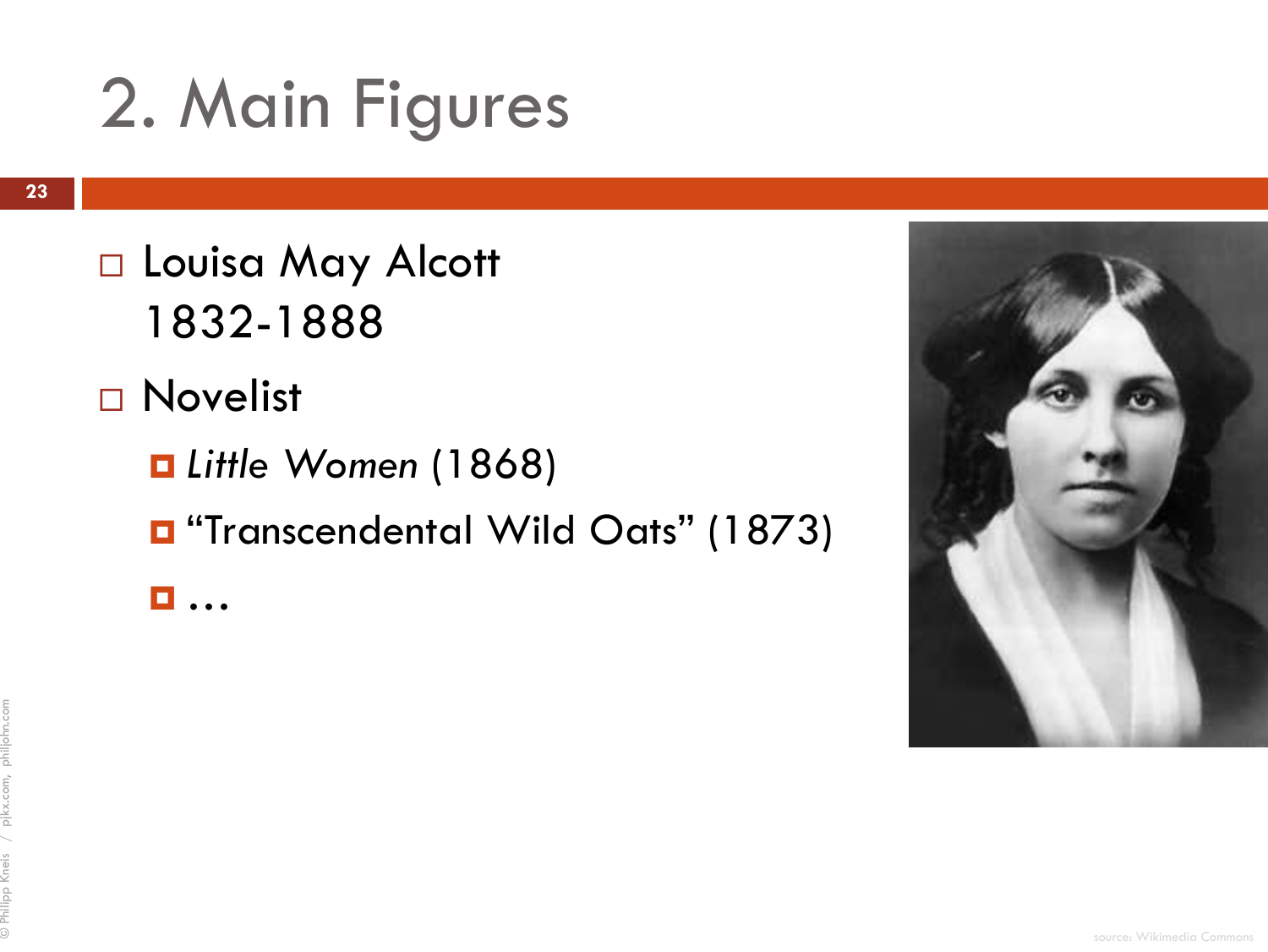$\Box$  This is only a selection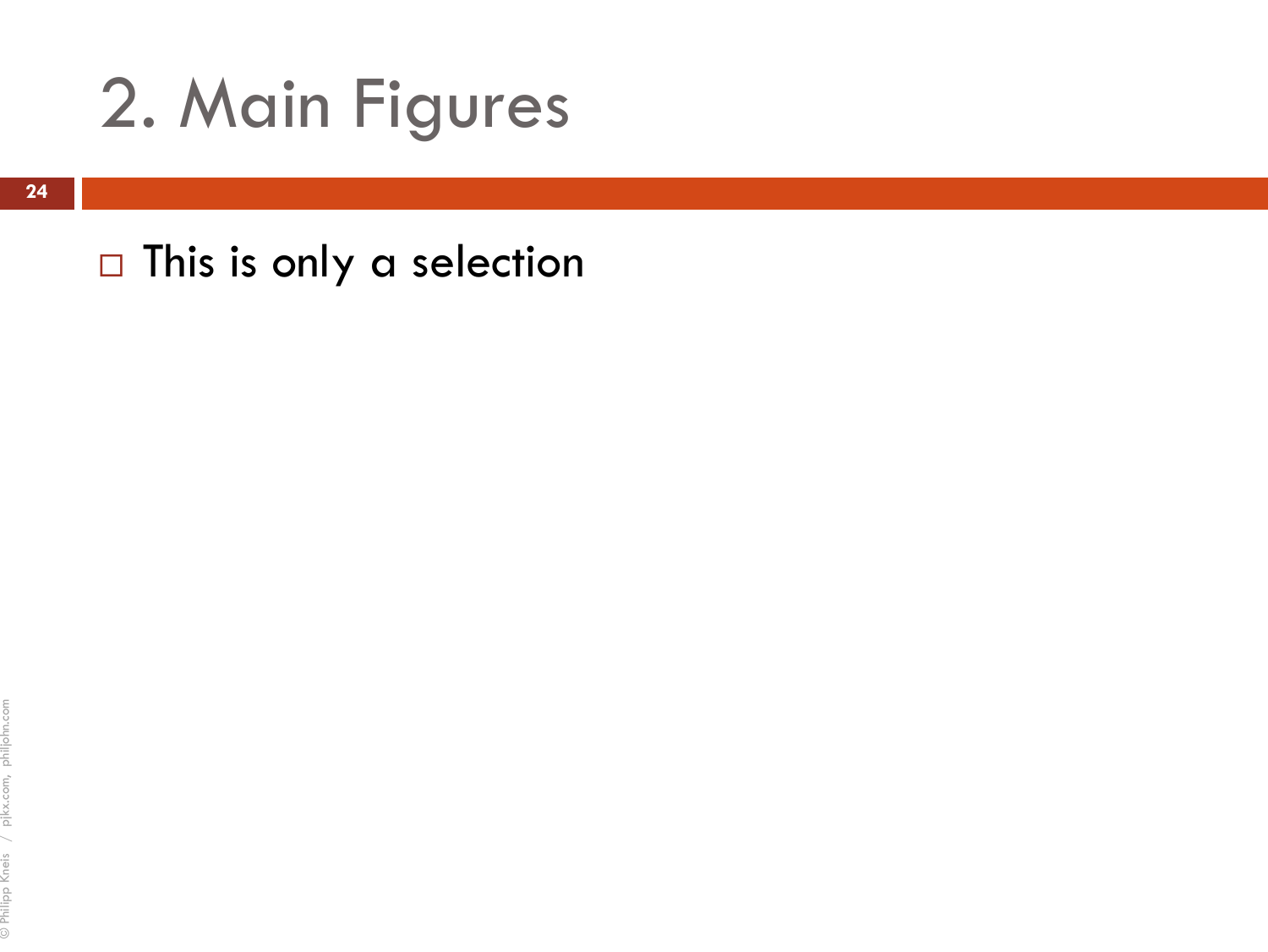# **<sup>25</sup>** 3. Themes, Movements & Connections